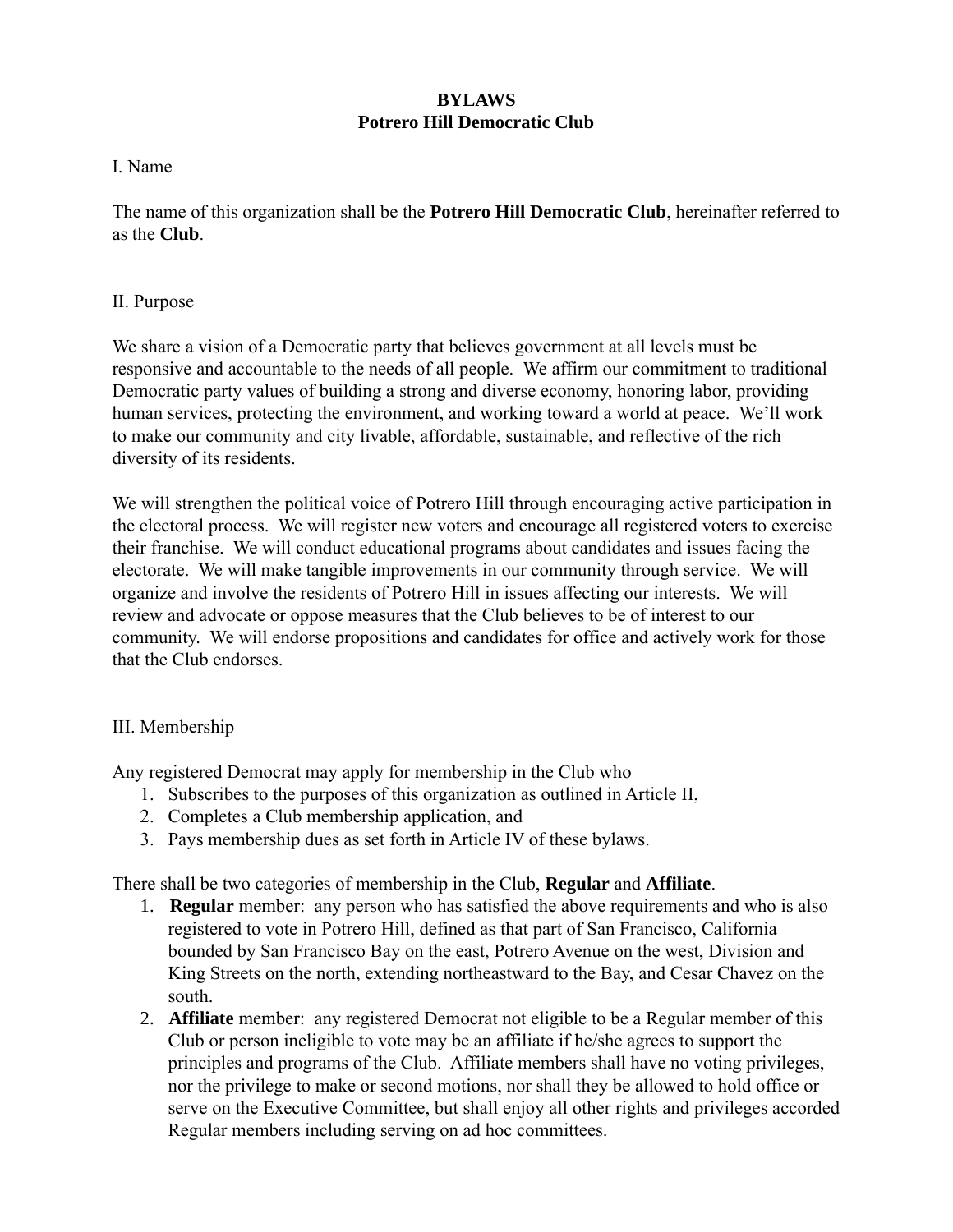Membership shall commence immediately upon payment of dues.

The membership list shall be available only to Officers of the Club, and to the Democratic Party as necessary for chartering. The list shall not be made available to the general public, and it is not to be used for any purpose other than official Club business.

IV. Dues

Membership dues shall be determined by vote of the general membership.

# V. Voting

Voting privileges are granted by these Bylaws only to those persons who qualify as Regular members.

Eligibility to vote on endorsements begins 60 days after a member has become a Regular member.

In order to vote on endorsements, a member is required to attend at least two meetings or other Club events in the twelve months preceding an endorsement vote. *(temporarily suspended until after the pandemic)*

Regular Members who fulfill the eligibility requirements enumerated in Article III are "members in good standing."

Delegates to the California Democratic Party Pre-Endorsement Caucuses

- 1. Only "members in good standing" as of the date established each election year by the CA Democratic Party shall be included in the roster of delegates submitted to CADEM.
- 2. The Club's president, secretary, or treasurer certifies the Democrats listed on their roster are all "members in good standing" per the club's rules/bylaws.
- 3. Delegates shall be chosen by the Executive Committee.
- 4. Representatives to the pre-endorsing caucuses must satisfy the CADEM "Equal Division Rule", to the extent possible, i.e., the number of self-identified females must be as nearly equal as possible to the number who are other than self-identified females.
- 5.The Club adopts CADEM's Code Of Conduct (attached).

Any disputes about procedural matters not covered by these Bylaws shall be resolved by the ruling of the First Vice President or, in his or her absence, the presiding officer in accordance with *Robert's Rules of Order*.

Voting by proxy shall not be allowed. Written absentee ballots for endorsement, candidates or any other matter properly noticed to the general membership will be accepted by any officer up to adjournment of the meeting, if a member is physically unable to attend.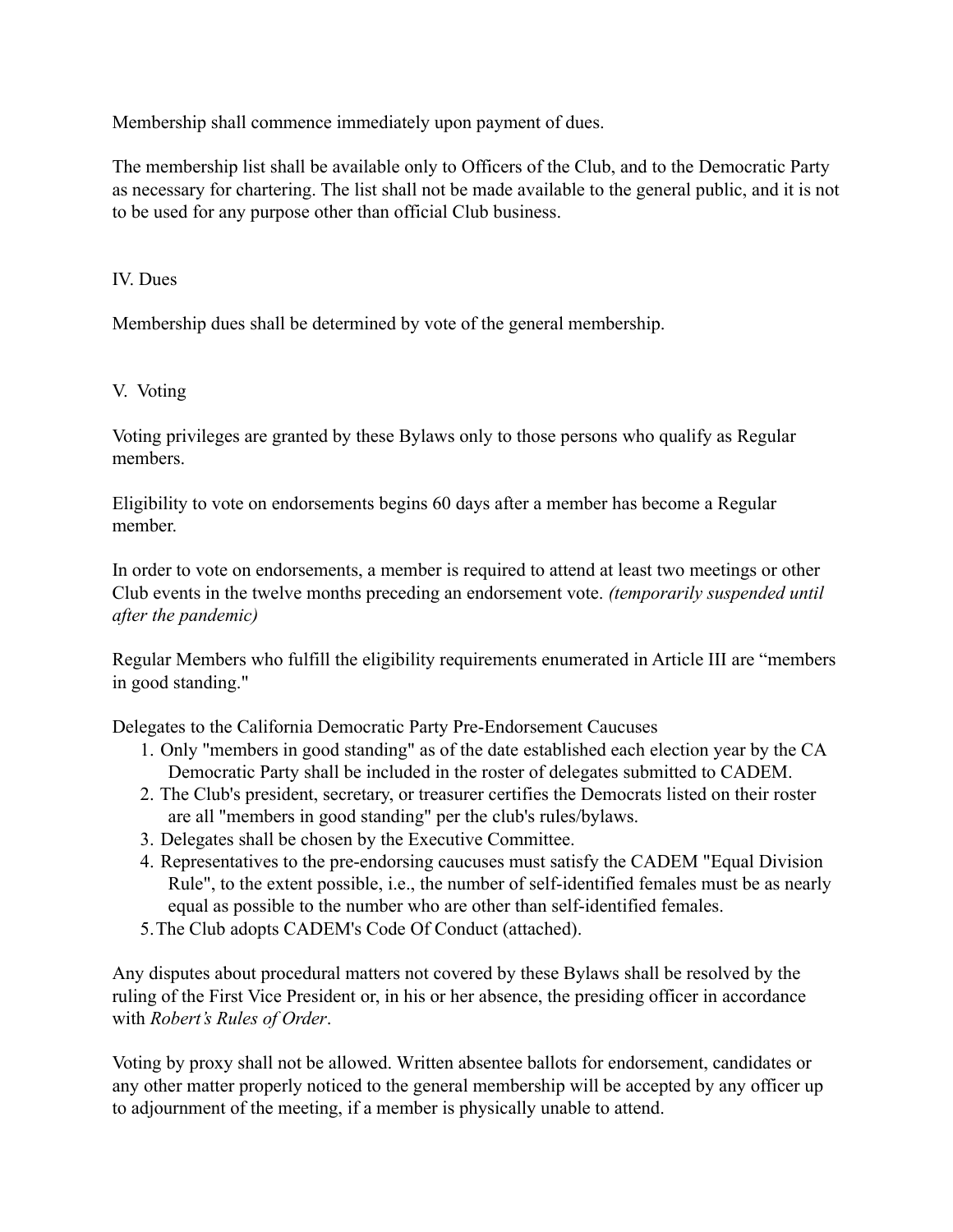Unless these Bylaws provide otherwise, all other decisions take by the Club shall be made by a simple majority of Regular members present.

## VI. Officers

The Club shall have the following officers who shall perform the following duties:

- 1. **President**. The President shall be the chief executive officer of the Club and shall preside at regular and special meetings of the general membership. The President shall chair the Executive Committee and is an adjunct member of all standing and ad hoc committees. The President is the spokesperson for the Club.
- 2. **First Vice President**. The First Vice President shall serve as assistant to the President and as Parliamentarian and shall serve as Chair of Membership, encompassing outreach, retention and communication. He/she shall serve as President of the Club in the event of the death, resignation, removal from office or inability to act of the President.
- 3. **Second Vice President**. The Second Vice President shall be the Chair of Political Action. The second Vice-President shall keep the Club apprised of opportunities for activism, place such events on the Club calendar, and organize members' political action.
- 4. **Secretary**. The Secretary shall keep the minutes of regular, Executive Committee, and special meetings, and submit them for posting on the web site.
- 5. **Treasurer**. The Treasurer shall be the chief financial officer of the Club. The Treasurer shall collect all membership dues and any other moneys due the Club. The Treasurer shall maintain any monetary accounts authorized by the general membership or the Executive Committee and shall make quarterly and annual reports to the general membership on the fiscal condition of the Club.
- 6. **Tech Officer**. The Tech Officer shall maintain and enhance the Club's web site and other technological resources, provide tech support for Club projects, and research and develop new ways technology can help the Club.
- 7. **Officer At-Large**. Shall attend monthly Executive Committee meetings and participate in planning Club meetings and other activities, as specified in Article X.
- 8. **Officer At-Large**, duties same as above.
- 9. **Officer At-Large**, duties same as above.
- 10. **Officer At-Large**, duties same as above.

## VII. Term of Office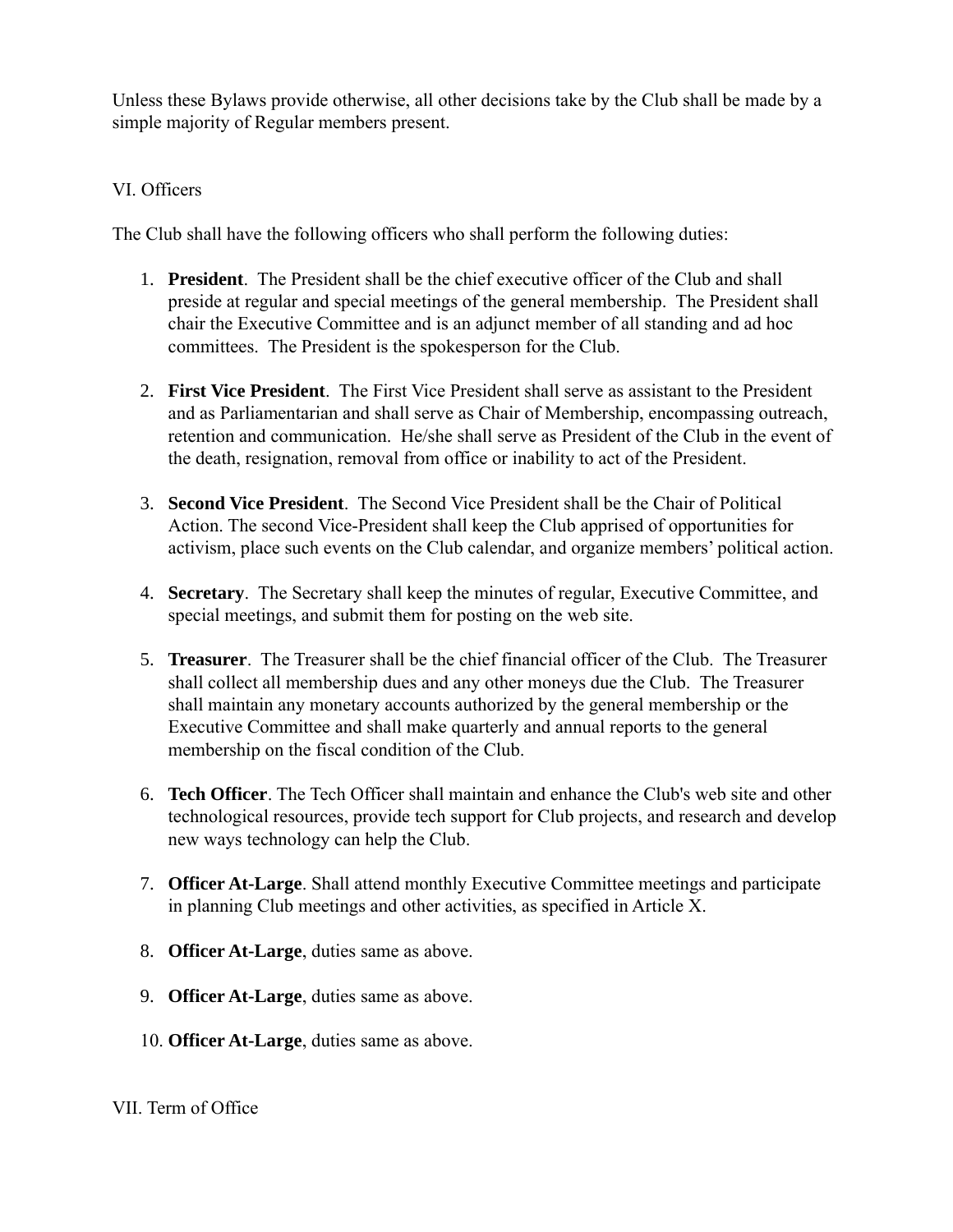Officers of this Club shall serve for a term of one year, beginning the next regular meeting following the election.

In the event a vacancy occurs in the office of President, the First Vice President will serve the remainder of the term and will call a special election for First Vice President, properly noticed, for the next regular membership meeting. If a vacancy occurs in any other office, the President will call a special election, properly noticed, for the next regular membership meeting. Officers so elected will serve the remaining portion of the term.

# VIII. Nominations / Elections of Officers

Elections for office shall be held in February of each year. Nominations will be accepted during the regular January meeting and, during the February meeting, for up to thirty minutes before the time set for the election.

Election requires a simple majority vote of Regular members present and those voting by valid absentee ballot. If no candidate receives a majority vote, there shall be a runoff election between the top two vote-getters. Absentee ballots cast for one of the top two vote-getters shall be counted in a runoff election; other absentee ballots shall be disregarded.

## IX. Dismissal of Officers

Officers may be dismissed from office by a vote of the membership. Reasons for dismissal might include but are not limited to

- misrepresentation of Club positions
- breach of fiduciary duties
- waste of Club's assets
- activities adversely reflecting on the Club

Any officer of this Club shall be dismissed from office if all of the following conditions are met:

- 1. The Executive Committee, at a regular meeting, has voted by majority vote to recommend such removal from office to the general membership; or 10% of the Regular membership have signed a petition calling for removal from office and presented it to the Club President; and
- 2. If the recommendation comes from the Executive Committee, it will be made a properly noticed item on the agenda for the next membership meeting; if the recommendation comes from the general membership, by petition, at a membership meeting, it will be made a properly noticed item on the agenda for the next membership meeting; and
- 3. The recommendation is approved by 60% of Regular members present and members voting by valid absentee ballot.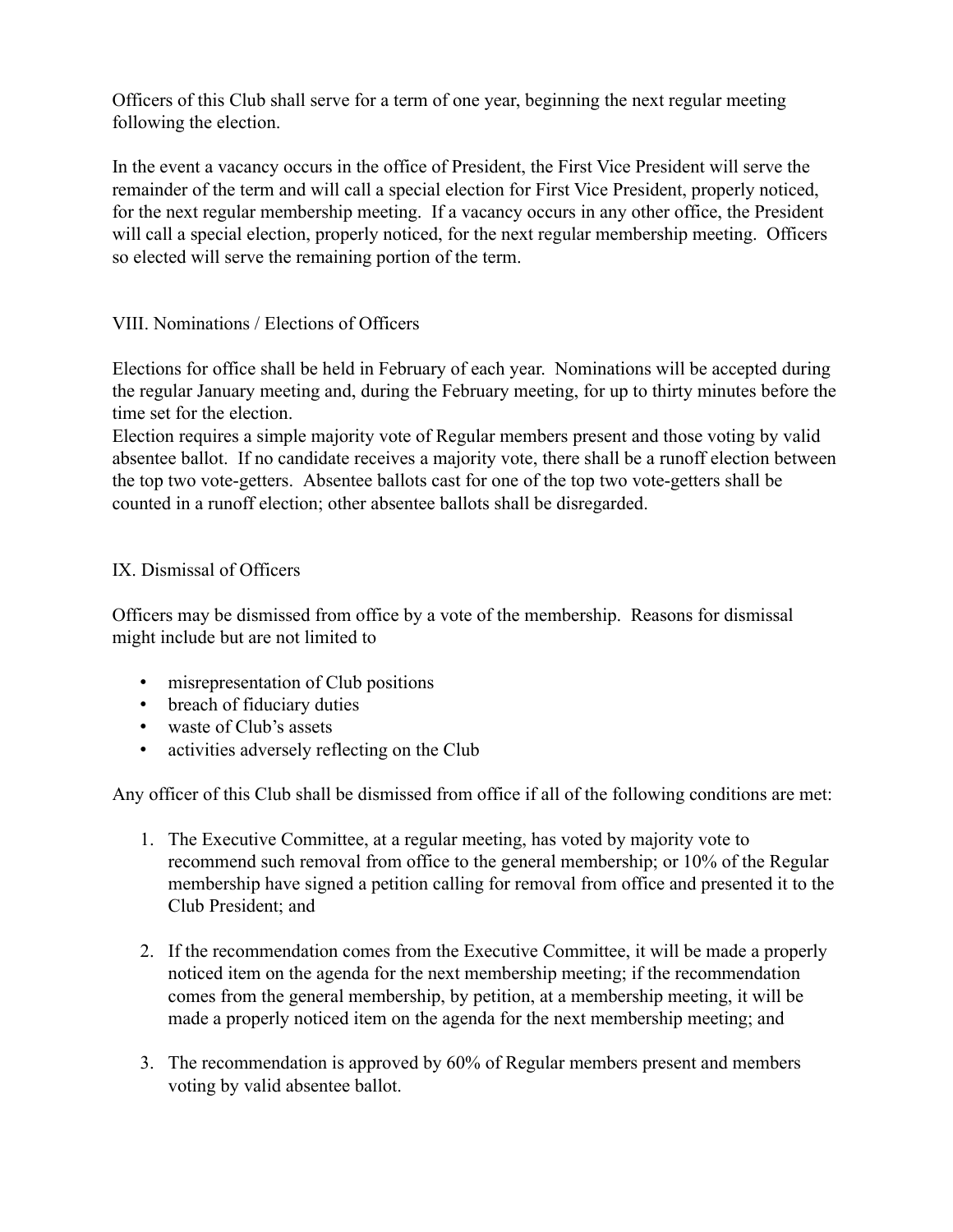### X. Committees

**Executive Committee**. The Executive Committee shall consist of the elected officers, the immediate past president, and the chairs of any committees as ex-officio, non-voting members, with the exception of the Program Committee Chair and the Political Action Committee Chair, who are elected officers. The President of the Club shall serve as Chair of the Committee. It shall be the duty of the Executive Committee to plan the agenda of the regular membership meetings, to act on behalf of the Club on routine matters and in emergency situations, and oversee the standing and ad hoc committees.

The Executive Committee shall not have the power to amend these Bylaws nor to endorse propositions and candidates, such power being reserved expressly for the general membership.

The Executive Committee shall meet monthly, two weeks prior to the general membership meeting. Half the number of officers on the Executive Committee shall constitute a quorum of the Committee.

**Standing Committees**. There shall be such standing committees as deemed necessary and created by resolution of the general membership or the Executive Committee. The President, with the concurrence of the Executive Committee, shall designate the Chair of standing committees, with the exception of the Program Committee, which will be chaired by the First Vice President, and the Political Action Committee, which will be chaired by the Second Vice President. The chairs shall serve for a term of one year or until their successors are appointed. Committee membership is open to all members of the Club. Standing committees shall consist of a minimum of two members of the Club.

**Ad hoc Committees**. The President may appoint ad hoc committees to study and report on specific issues or problems as needed.

## XI. Meetings

The general membership of the Club shall meet on a regularly scheduled day on a monthly basis at a location within the Club's boundaries. For good cause, the date, time and place of a regularly scheduled meeting may be changed by resolution of the general membership or Executive Committee. Notice of any such change must be made to the general membership.

Special meetings may be called for by resolution of the Executive Committee or by 10% of the general membership. Notice of special meetings must be made to the general membership.

Twelve members or 50% plus 1 member of the Regular membership, whichever is fewer, constitutes a quorum.

Notice for regular or special meetings of the Club shall be in writing and e-mailed, or mailed if there is no e-mail address, to each member at the address shown on the Club membership records at least 7 days before the scheduled meeting.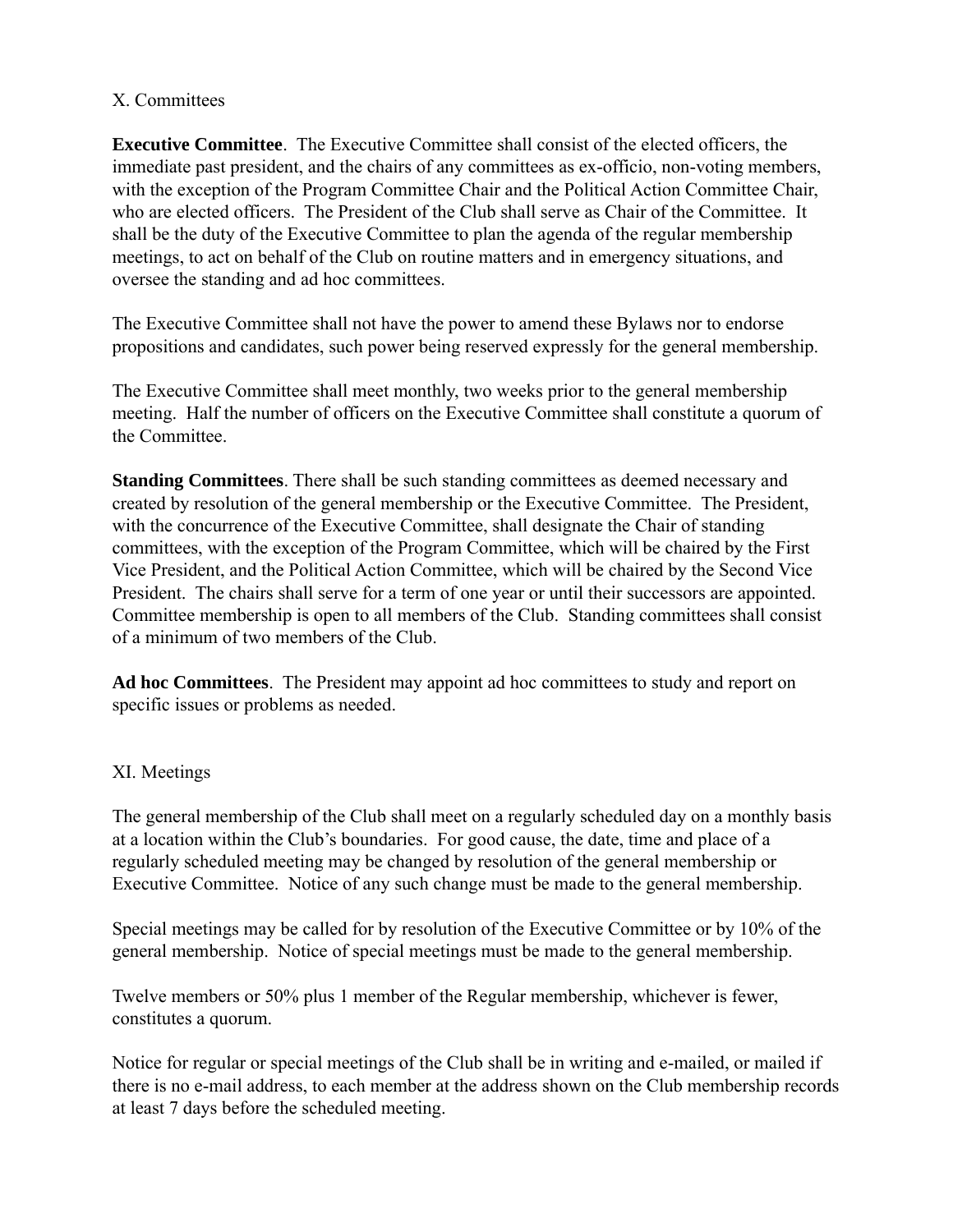### XII. Endorsements

The Club may endorse candidates and measures consistent with the Club's statement of purpose. In no event shall the Club endorse any candidate for partisan office who is not a registered Democrat.

For single-winner, single-vote races, club endorsement requires gaining 60% or more of the votes cast by Regular members present and members voting by absentee ballot. For single-winner, ranked-choice voting races, club endorsement requires gaining 60% or more of the votes cast by Regular members present and members voting by absentee ballot. The votes will be counted using the ranked-choice method to determine a first-choice endorsement. If a first-choice endorsement is obtained in the first or subsequent counts, that candidate's votes will be removed from the ballots, and the votes will be counted again, using the ranked choice method. Counting in this way will continue to determine second-choice and subsequent choice endorsements until either the number of endorsements reaches the number of candidates a voter can choose, or until the 60% threshold is not obtained in a ranked choice count.

The endorsement threshold for multi-seat races, where candidates do not need a majority of votes to win on election day, shall be 50% of the votes cast by Regular members present and members voting by absentee ballot. The number of endorsements in a multi-seat race will not exceed the number of seats in the race. If the number of candidates reaching 50% of ballots cast exceeds the number of seats in the race, the top vote-getters will be endorsed, up to the number of seats in the race.

An abstention shall not be considered a vote cast for an endorsement, and shall not be counted for any purpose to determine an endorsement.

Notice of endorsement meeting shall be provided to the general membership as part of the regular meeting notice and shall include the names of candidates to be considered, and for ballot measures, a brief description.

The Club may rescind its endorsement by vote of 60% or more of Regular members present and members submitting valid absentee ballots at a subsequent general membership meeting during which a vote is called, provided the rescission has been properly noticed to the membership.

## XIII. Amendments

These by-laws may be amended by the following procedure:

- 1. Any Regular member of the Club may move an amendment.
- 2. If a motion to amend is seconded, the membership shall be notified as specified in ARTICLE XI (Meetings) and considered at the next meeting.
- 3. The Club may amend its bylaws by a vote of 60% or more of the Regular members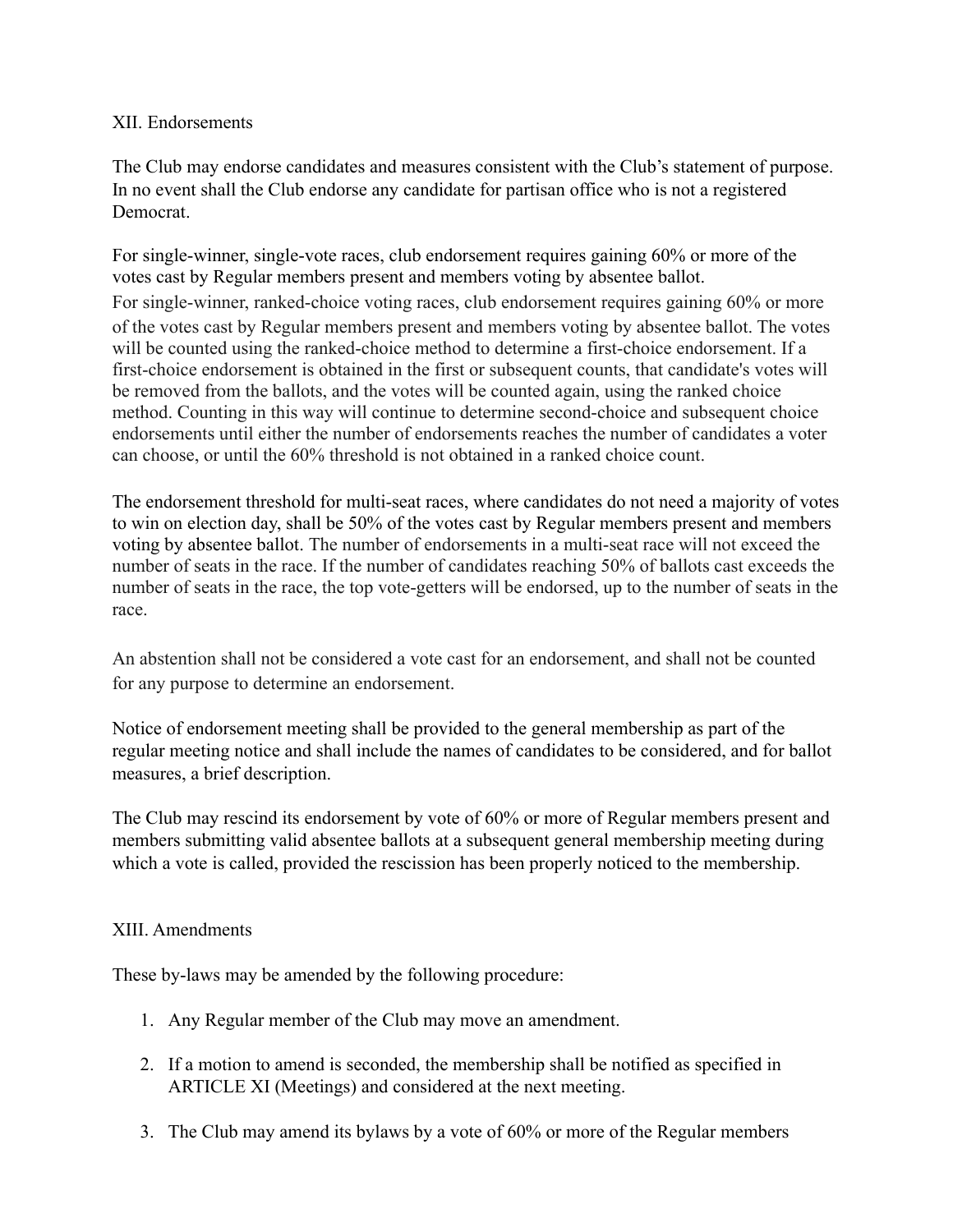present and members voting by valid absentee ballot.

The President may decide to appoint an ad hoc committee to review the Bylaws and recommend amendments. The Committee's report and recommendations shall be provided to the general membership as part of the meeting notice during which the amendments are to be considered and voted upon.

These bylaws were approved as written at the organizational meeting of the Potrero Hill Democratic Club this 13th day of February, 2007.

Joni Eisen, President

Thomas Bates, Secretary

amended November 11, 2011 amended January 8, 2013 amended February 4, 2014 amended April 7, 2015 amended August 4, 2015 amended February 2, 2016 amended April 3, 2018 amended January 4, 2022

### **CA DEMOCRATIC PARTY CODE OF CONDUCT**

### **Expected Behavior**

The California Democratic Party (CDP) is committed to providing a welcoming, respectful, friendly, safe, supportive, and harassment-free environment for members, employees, and all others associated with the CDP. The CDP expects all leaders, members, employees, and others associated with the CDP to act professionally, respecting the personal rights and dignities of all individuals involved with the party so as to create a productive, inclusive environment for all.

All individuals should feel welcome and safe within the CDP, regardless of their sex, gender, gender identity, gender expression, sexual orientation, pregnancy, race, color, ethnicity, national origin, ancestry, religion, caste, creed, age, physical or mental disability, medical condition, genetic information, marital status, military or veteran status, body size, domestic violence victim status, or any other legally protected classifications.

The CDP's behavior standards are not limited to CDP conventions and other meetings. Harassment will not be tolerated at any and all events sponsored by or affiliated with the CDP, as well as in CDP-related calls, texts, emails, and social media like Facebook, Instagram, and SnapChat.

### **Unacceptable Harassment**

The CDP will not tolerate harassment—that is, disrespectful or unprofessional conduct based on any of the protected categories listed above. Prohibited harassment can be verbal (such as slurs, jokes, insults, epithets, gestures, or teasing based on the protected categories listed above), visual (such as the posting or distribution of offensive posters, symbols, cartoons, drawings, computer displays, or emails based on